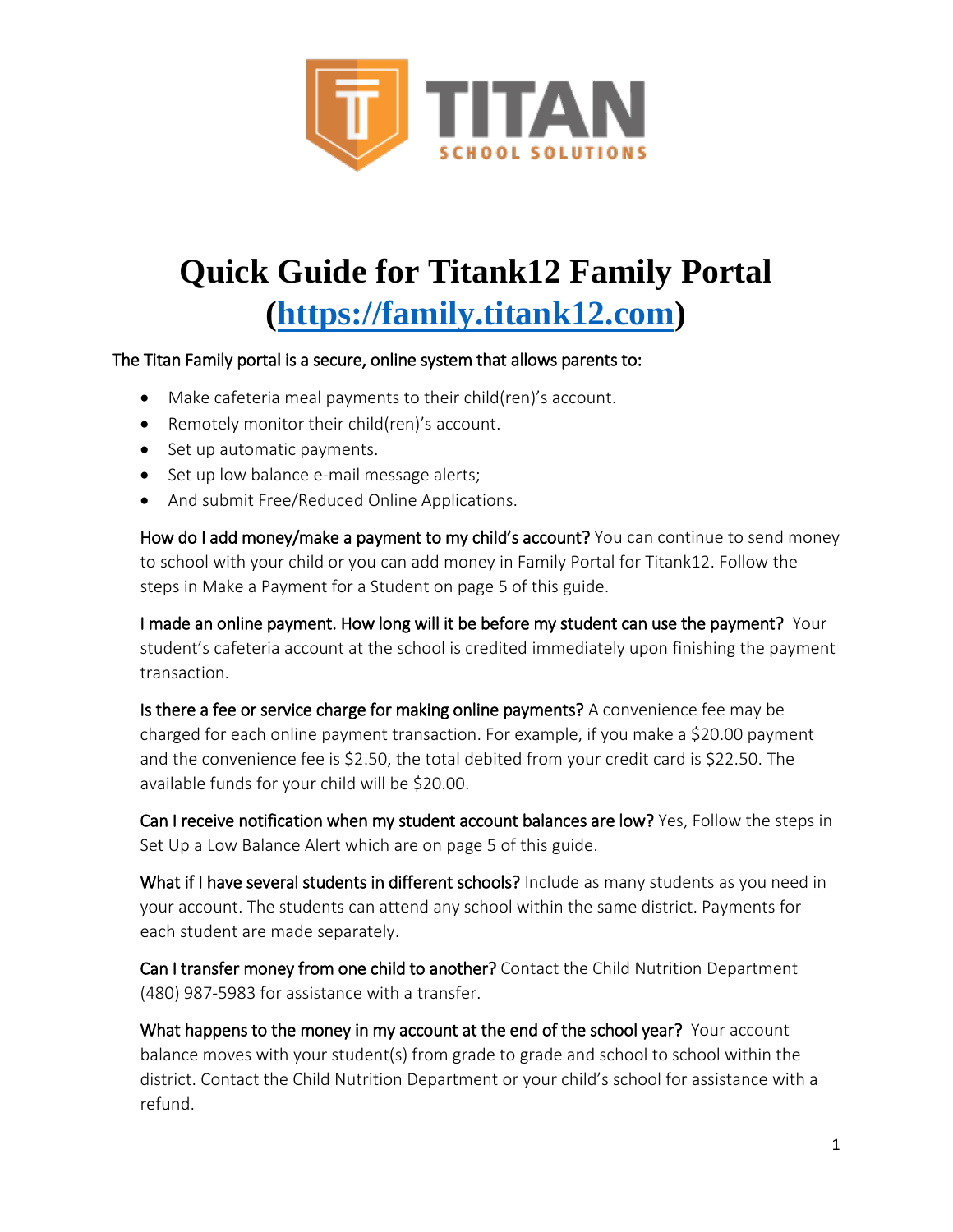

How do I receive a refund if my child changes school districts? Contact the Child Nutrition Department at the school district for assistance with a refund.

## Create a Parent Online account

- Go to<https://family.titank12.com/>
- Click Sign up Today!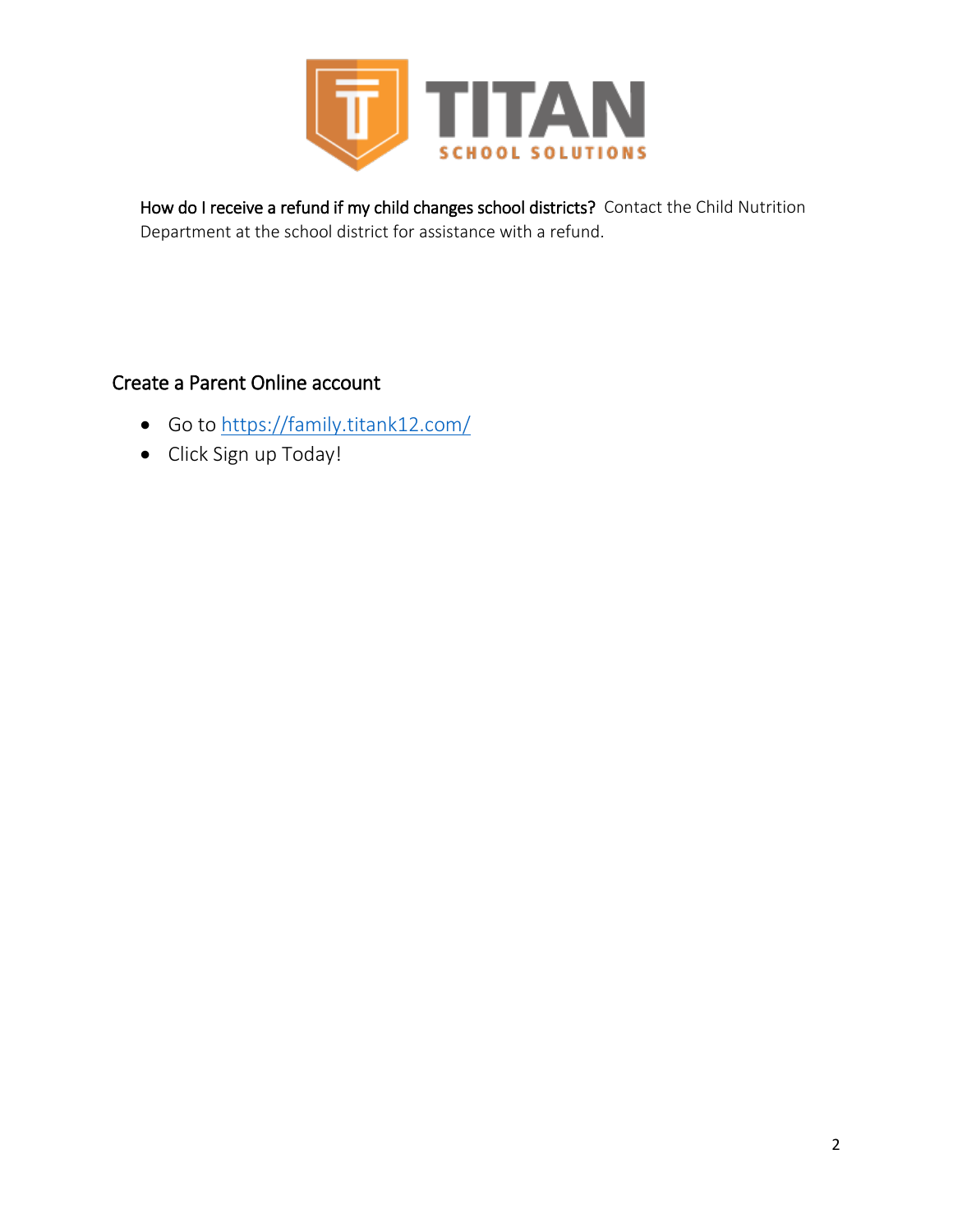

| Register                                                                                             |        |                  | $\overline{\mathbf{x}}$ |
|------------------------------------------------------------------------------------------------------|--------|------------------|-------------------------|
| <b>First Name</b>                                                                                    |        | Last Name        |                         |
|                                                                                                      |        |                  |                         |
| Email                                                                                                |        |                  |                         |
|                                                                                                      |        |                  |                         |
| TimeZone                                                                                             |        | Language         |                         |
|                                                                                                      |        |                  |                         |
| Password<br>$\qquad \qquad \blacksquare \qquad \blacksquare \qquad \blacksquare \qquad \blacksquare$ |        | Confirm Password |                         |
|                                                                                                      |        |                  |                         |
| Secret Question One                                                                                  |        | Answer           |                         |
|                                                                                                      |        |                  |                         |
| Secret Question Two                                                                                  |        | Answer           |                         |
|                                                                                                      |        |                  |                         |
| I agree to the Terms of Use                                                                          |        |                  |                         |
|                                                                                                      | Cancel | Sign Up          |                         |
|                                                                                                      |        |                  |                         |
|                                                                                                      |        |                  |                         |

 Enter your "First Name", "Last Name", "Email". Select your "Time Zone", "Language". Enter your "Password", "Confirm Password". Select your "Secret Question One" then enter an answer. Select your "Secret Question Two" then enter an answer. Click the I agree to the "Terms of Use". Click "Sign Up"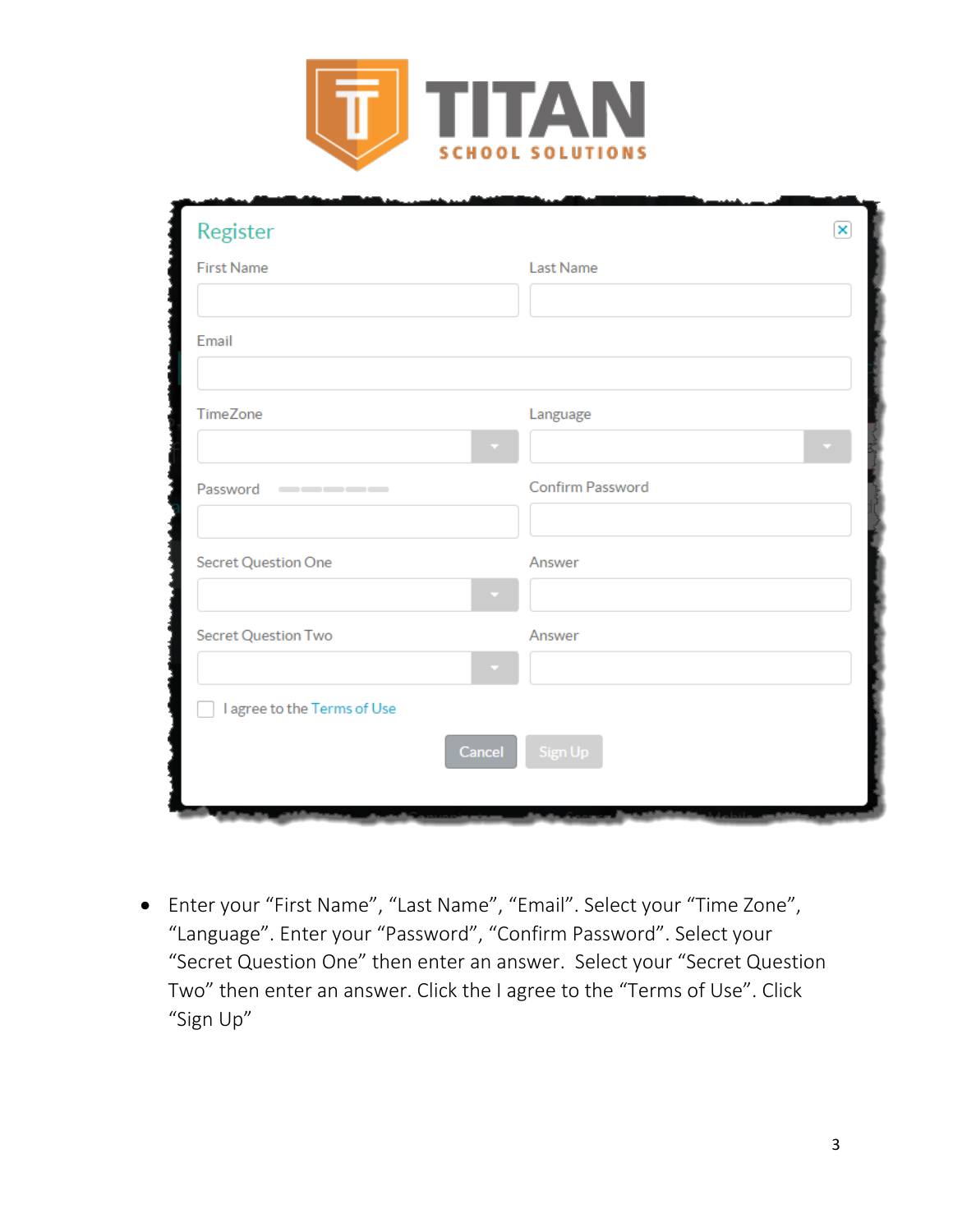

| Register                                                             | × |
|----------------------------------------------------------------------|---|
| Registration is complete. Check your email for further instructions. |   |
| Close                                                                |   |
|                                                                      |   |

- You will then click "Close" and an email will be sent to your email address you provided
	- From within the email, click the link provided to verify your email and you are registered to use the Titan School Solutions Family Portal

## Login to Your Titan School Solution Account

On the Family.Titank12.com home page

- In Username, enter the username that you created.
- In Password, enter the password that you created for your Username.
- Click Login
- You're in!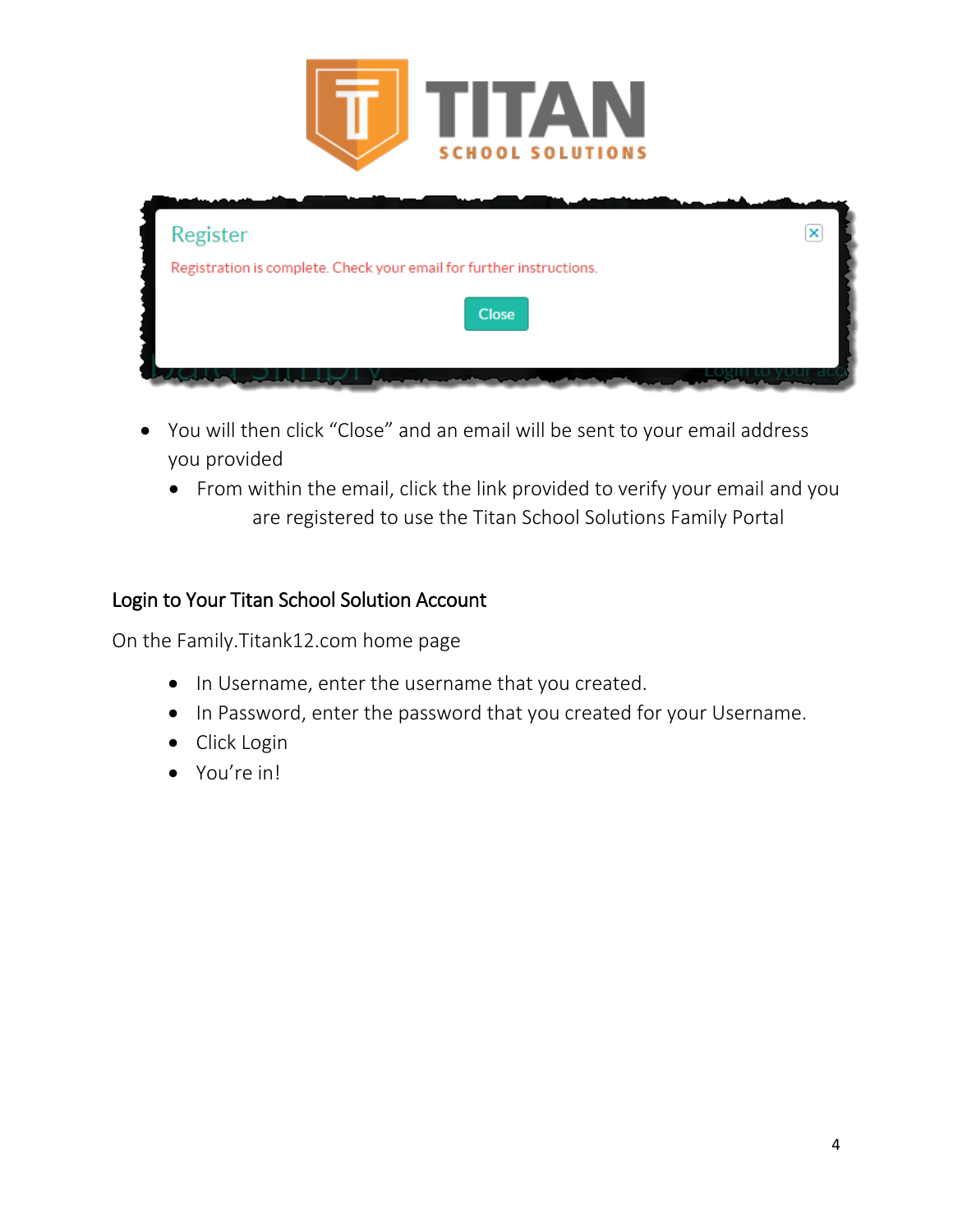

## Adding a Student to your Account

| $\bigoplus$ One Time Payment on Account $\bigoplus$ New Student       |                                  |
|-----------------------------------------------------------------------|----------------------------------|
|                                                                       |                                  |
|                                                                       |                                  |
|                                                                       | <b>(+)</b> New Recurring Payment |
|                                                                       |                                  |
|                                                                       |                                  |
|                                                                       |                                  |
|                                                                       |                                  |
|                                                                       |                                  |
|                                                                       |                                  |
|                                                                       |                                  |
| © 2014-2015 Titan School Solutions® All Rights Reserved. Terms of Use |                                  |

On the far right hand side of page click 'New Student'

- Select your District State
- Select your District
- Enter your Student ID
- First Name
- Last Name
- And click 'Link'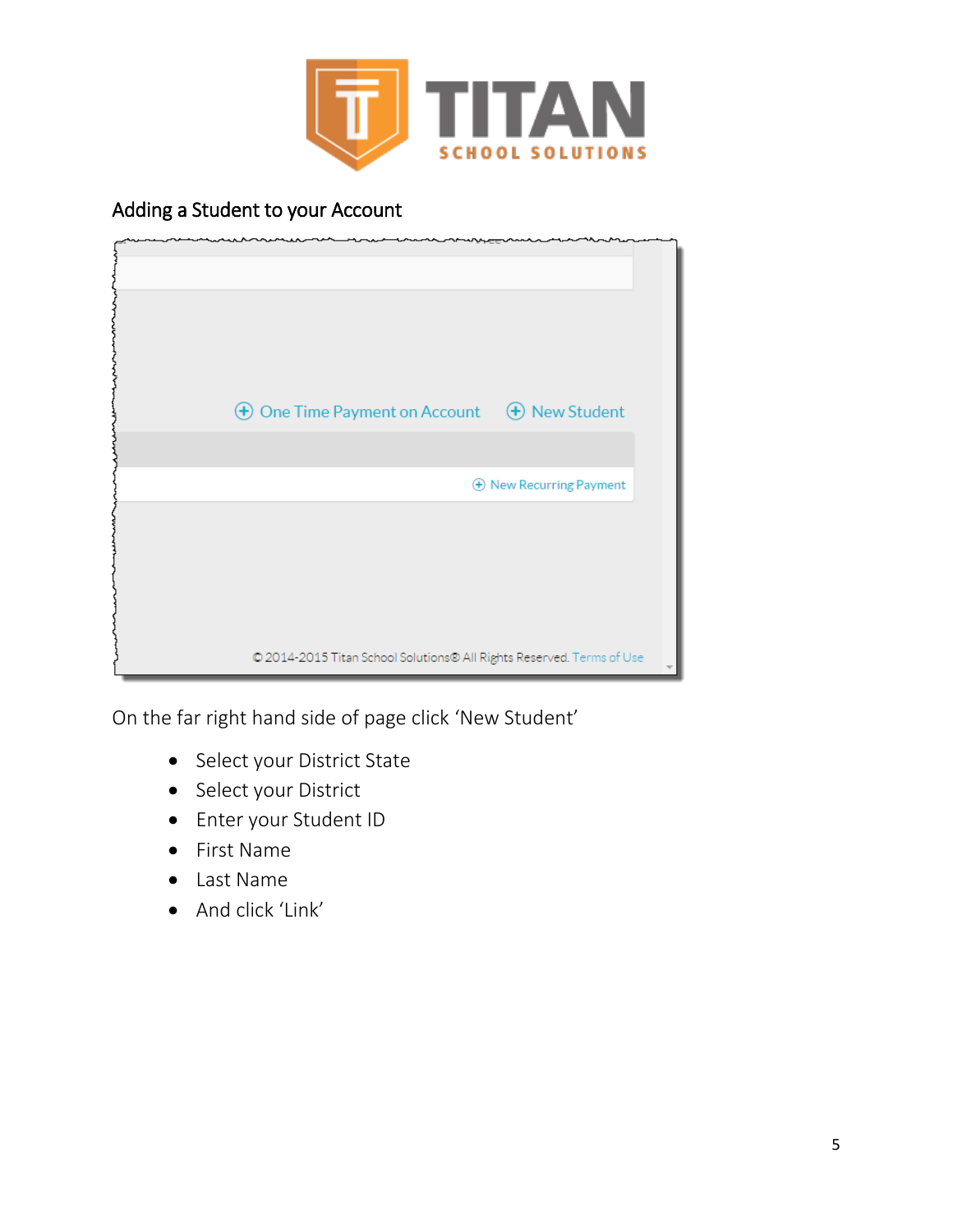

## To Make a One Time Payment



- Click 'One Time Payment of Account'
- Enter the Amount
- Click Add to Cart
- Enter the Billing Address
- Enter Payment Methods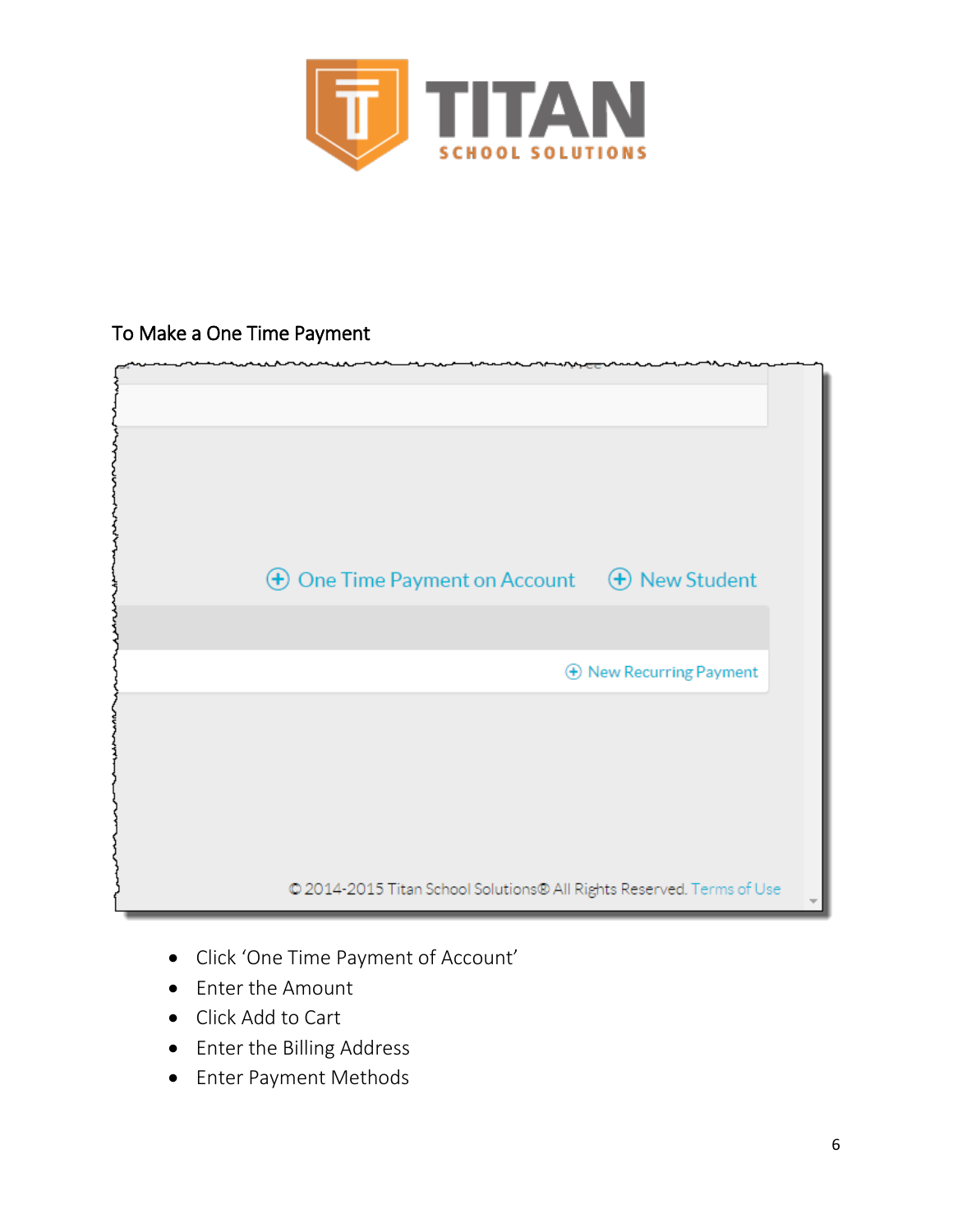

• Click Submit

## To Setup a Recurring Payment



- Click 'New Recurring Payment'
- Select your Frequency
	- o If you select Weekly, you will need to select Which Day of the Week